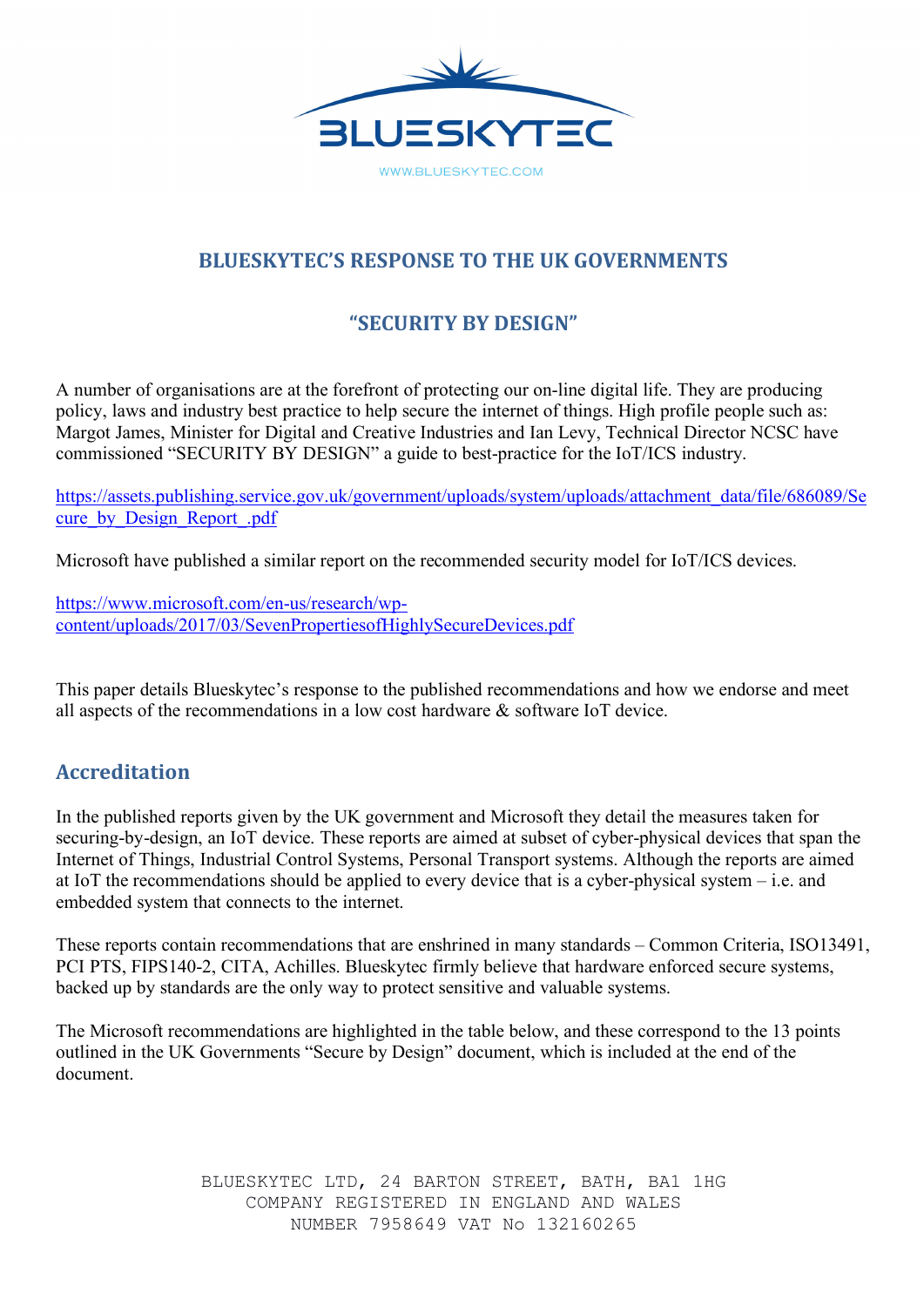

WWW.BLUESKYTEC.COM

| Property                                      | <b>Examples and Questions to Prove the Property</b>                                                                                          |
|-----------------------------------------------|----------------------------------------------------------------------------------------------------------------------------------------------|
| Hardware-based<br><b>Root of Trust</b>        | Unforgeable cryptographic keys generated and protected by<br>hardware. Physical countermeasures resist side-channel attacks.                 |
|                                               | Does the device have a unique, unforgeable identity that is<br>inseparable from the hardware?                                                |
| <b>Small Trusted</b><br><b>Computing Base</b> | Private keys stored in a hardware-protected vault, inaccessible to<br>software. Division of software into self-protecting layers.            |
|                                               | Is most of the device's software outside the device's trusted<br>computing base?                                                             |
| Defense in Depth                              | Multiple mitigations applied against each threat. Countermeasures<br>mitigate the consequences of a successful attack on any one vector.     |
|                                               | Is the device still protected if the security of one layer of device<br>software is breached?                                                |
| Compartmentalization                          | Hardware-enforced barriers between software components<br>prevent a breach in one from propagating to others.                                |
|                                               | Does a failure in one component of the device require a reboot of<br>the entire device to return to operation?                               |
| Certificate-based<br>Authentication           | Signed certificate, proven by unforgeable cryptographic key, proves<br>the device identity and authenticity.                                 |
|                                               | Does the device use certificates instead of passwords for<br>authentication?                                                                 |
| <b>Renewable Security</b>                     | Renewal brings the device forward to a secure state and revokes<br>compromised assets for known vulnerabilities or security breaches.        |
|                                               | Is the device's software updated automatically?                                                                                              |
| <b>Failure Reporting</b>                      | A software failure, such as a buffer overrun induced by an attacker<br>probing security, is reported to cloud-based failure analysis system. |
|                                               | Does the device report failures to its manufacturer?                                                                                         |

Microsoft's answer to the question of security.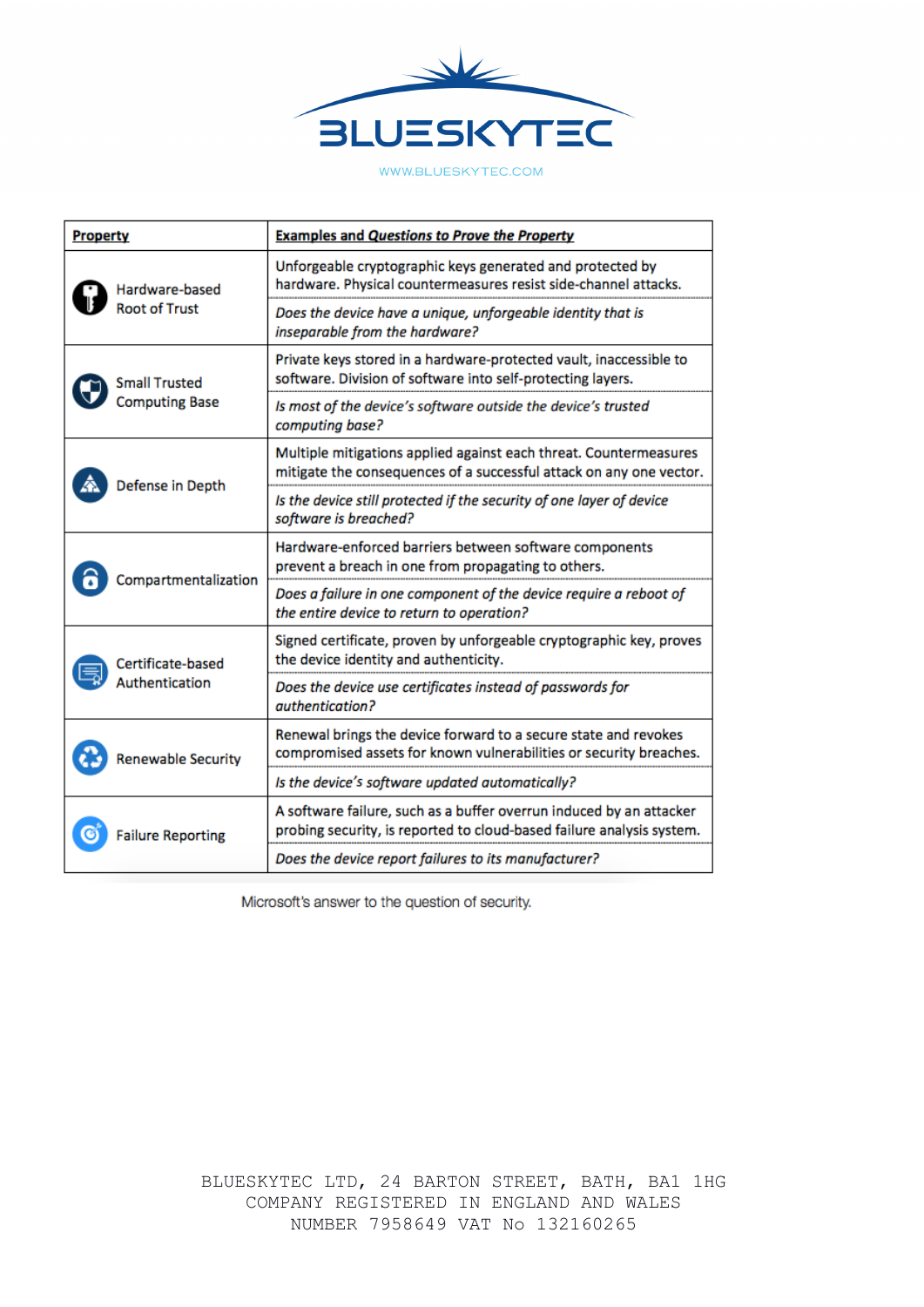

# **BLUESKYTEC'S RESPONSE TO THE RECOMMENDATIONS:**

# **Hardware based root of trust**

UK NCSC "Secure By Design" Recommendations:

(1) No default passwords.

(4) Securely store credentials and security-sensitive data.

Microsoft Industry Best Practice guide: Unforgeable cryptographic keys generated and protected by hardware.

All modules should have a hardware based trust anchor. This is a set of cryptographic keys and Known Answer Tests that are unique to each device and provide a guaranteed point of trust for all cryptographic processes. The trust anchor is constructed from a set of Physically Uncloneable Functions – information that is destroyed upon attempted removal or copying. The PUF is immune from removal and copying even with the power removed from the module and invasive techniques such as Scanning Electron Microscopes or Ion Beam are used.

# **Small trusted computing base**

This applies to "Secure By Design" Recommendations:

- (4) Securely store credentials and security-sensitive data.
- (7) Ensure software integrity.

Microsoft Industry Best Practice guide:

Private keys stored in a hardware protected vault, inaccessible to software. Division of software into self-protecting layers.

The trusted computing base must be contained within the hardware vault and cannot be tampered with. This is either a 16 or 32 bit simple processor, with no memory management. This trusted computing base cannot be updated and is verified as secure by the design and anti-tamper measures. The cryptographic keys and root of trust (PUF) can only be accessed by the trusted computing base. The trusted computing base provides the Security Enforcing Functions and will enter tamper alarm, where all the cryptographic keys are erased. The hardware of the trusted computing base is protected against physical tampering of the circuit board and will permanently erase and destroy the whole contents of the module upon physical tamper, rendering it scrap.

There are numerous physical parameters that the hardware vault measures in order to determine from its surroundings if it is under attack. These are a critical design requirement for FIPS140-2 level 3 or 4 and the design will not pass certification if these measures are not in place.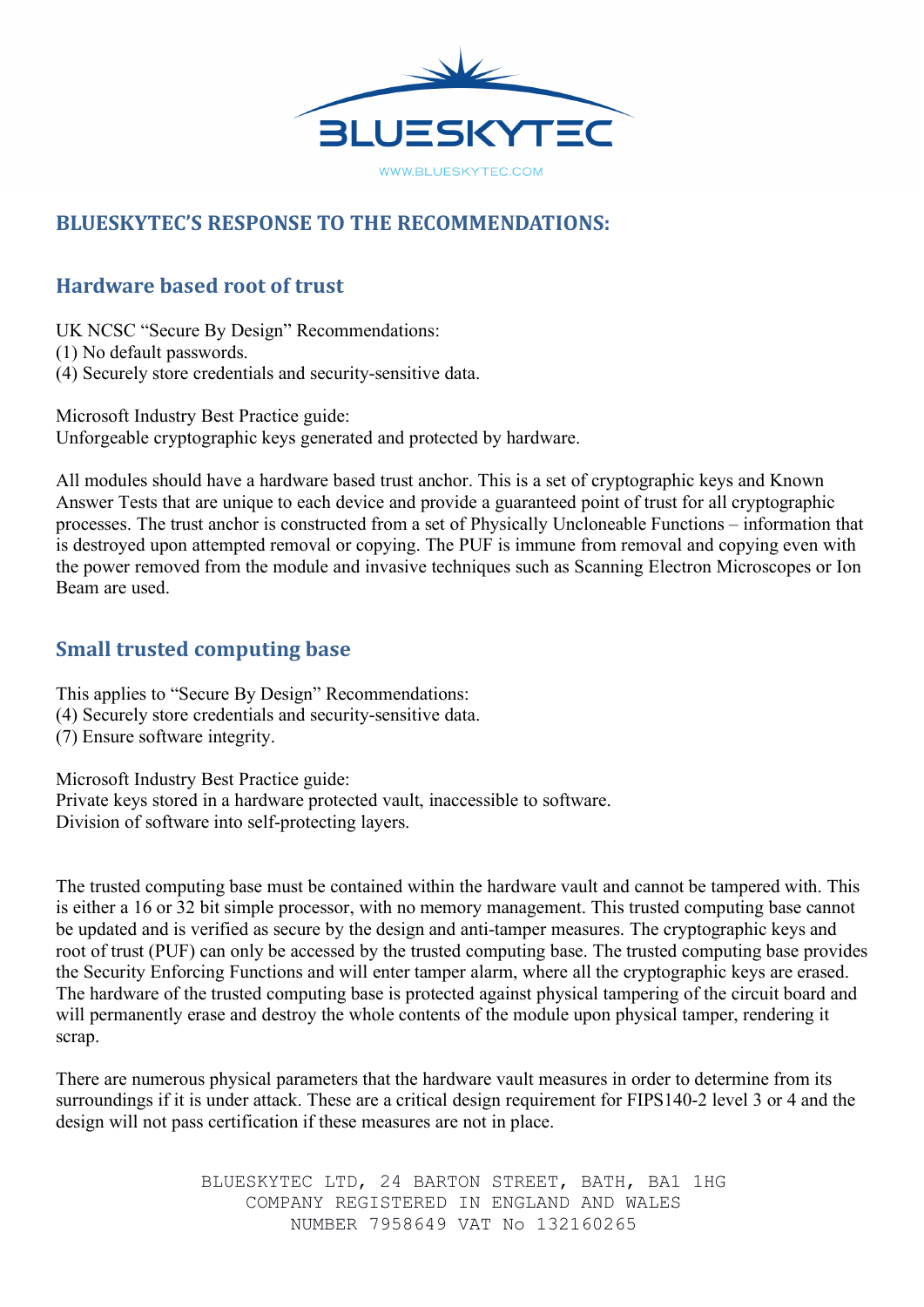

# **Defence in depth**

This applies to "Secure By Design" Recommendations: (4) Securely store credentials and security-sensitive data. (6) Minimise exposed attack surfaces.

(7) Ensure software integrity.

Microsoft Industry Best Practice guide: Multiple mitigations applied against each threat. Countermeasures mitigate the consequences of a successful attack on any one vector.

All certified modules contain many layers of security – passive physical, active physical, active logical that protect all data within the module. All data at rest, stored in on-module memory is encrypted to AES256. If the power is removed NO data remains on the device that is not encrypted to AES256. Multiple levels of anti-tamper are built into the hardware to compartmentalise and fortify the computing platform. The trusted computing base is protected in the secure vault by hardware and can only be accessed by user code through the security interface. The user code running on the main processor is segmented into areas that have different levels of access. The main operating systems area (Linux for example) can only be run from ROM code that cannot be updated in the field – this is the secure BOOT feature. User code running in FLASH can be updated – but only after the signature has been validated.

## **Compartmentalization**

This applies to "Secure By Design" Recommendations: (7) Ensure software integrity 10) Monitor system telemetry data

Microsoft Industry Best Practice guide:

Hardware enforced barriers between software components prevent a breach in one from propagating to another.

Processors used in the main processing sub-system must be separated into a number of areas with different security levels applied to these areas. For example the USB is at a different security level from the UART or CAN bus. Any attempt by software to access these devices without the necessary security results in a tamper alarm and a range of security measures are performed – from complete erasure and destroy of the module (catastrophic breach) to notification over the communications interface of a tamper alarm.

The software is compartmentalised into Operating system components, libraries and user code. Any attempt by user code to overwrite the operating system and library will result in tamper alarm. User code has 2 areas – the active region and the update region. When an over the air update is performed – the code is received, decrypted and authenticated and then placed in the update region. The program then jumps to the update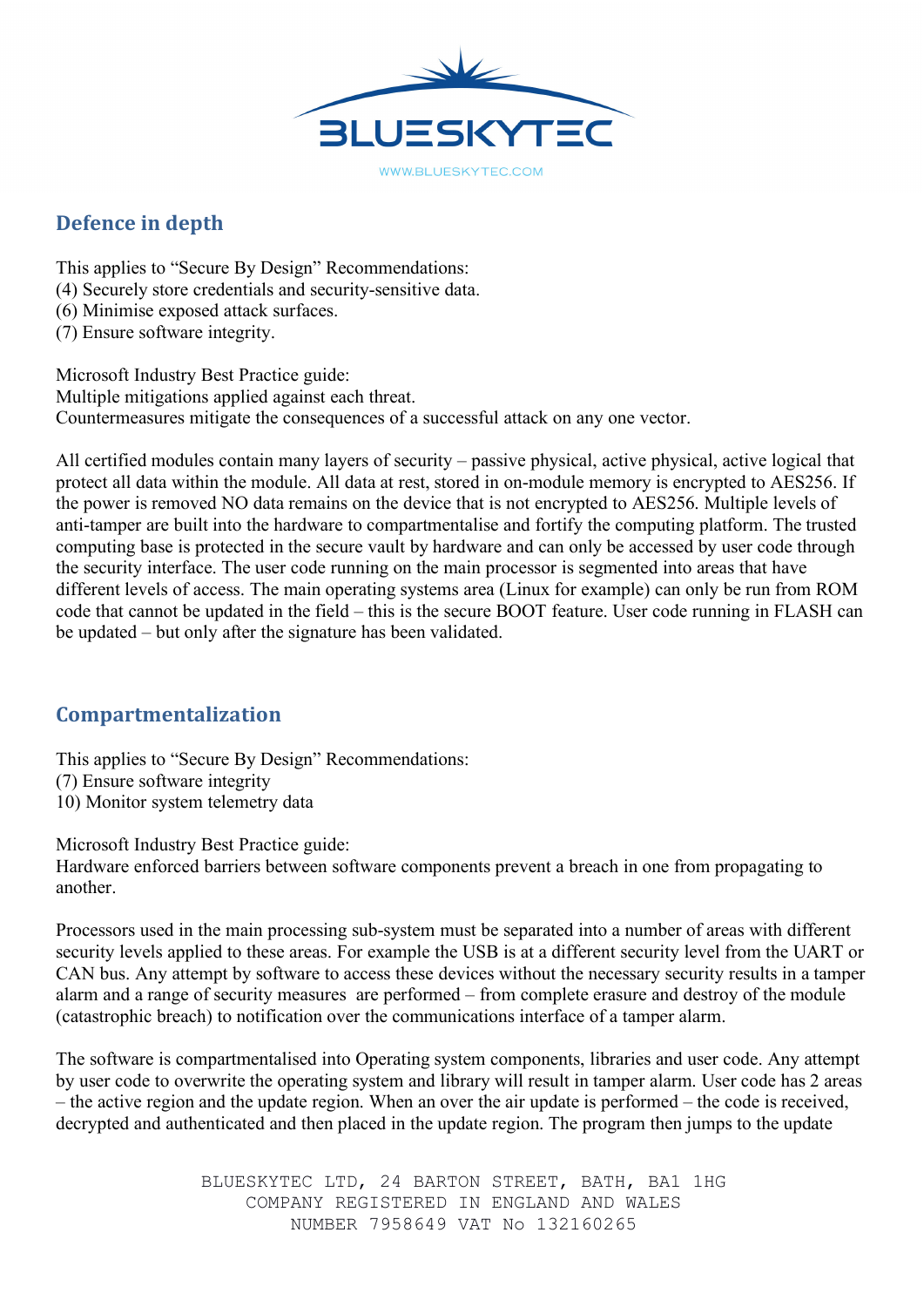

code. If this results in failure the system reboots (via the watchdog timer – or a tamper alarm) and the original code is run. If however the update code is deemed to be correct, this area becomes the new user code and the old area becomes the next update.

## **Certificate based authentication**

This applies to "Secure By Design" Recommendations: (5) Communicate securely

Microsoft Industry Best Practice guide:

Signed certificate, proven by unforgeable cryptographic key, proves the device identity and authenticity.

The NIST guidelines recommend that for Symmetrical Cryptography Authentication (the strongest) that the hardware based root of trust is used to provide the authentication for tokens and then once authentication has been established Traffic Keys are exchanged using AES256. For public based authentication where asymmetrical key exchange and authentication is performed the 384 bit ECC is recommended to provide the authentication tokens.

# **Renewable Security**

This applies to "Secure By Design" Recommendations: 12) Make installation and maintenance of devices easy 3) Keep software updated

Microsoft Industry Best Practice guide:

Renewal brings the device forward to a secure state and revokes compromised assets for known vulnerabilities or security breaches.

Blueskytec believes that to have a fully FIPS140-2 level 3 or 4 accredited Hardware Security Module updates cannot be applied and are not needed. This is because the design MUST be right first time – by verification and validation. The concept of limited testing and user updates, simply does not work with hardware enforced cryptography - this is built into the design so that external forces cannot overwrite the accredited security features. However, application code that is shipped with the system can be extended. The original default "known good code" that can never be overwritten – only extended by updateable modules. In the event of a tamper alarm the system always reverts to this "known good code" and a further user code can then be update and/or patched. If the application that runs on the trusted hardware, has a security breach the system reverts to the known good code and notifies the host system. The host system can then accomplished an OTA update, outlined in the preceding Compartmentalisation section.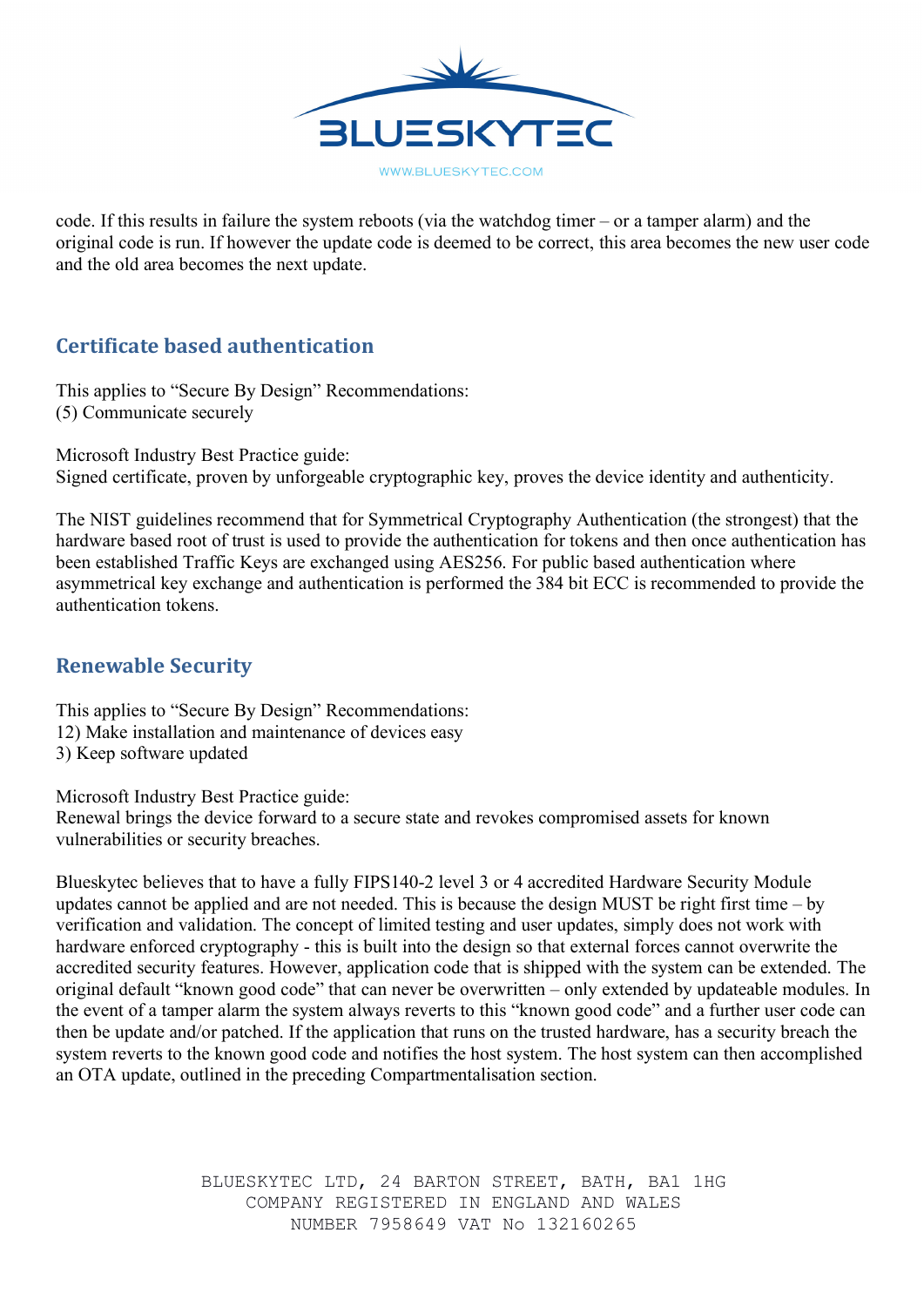

## **Failure reporting**

Microsoft Industry Best Practice guide: Software failure, such as a buffer overrun induced by an attacker probing the security, is reported to cloudbased failure analysis system.

This applies to "Secure By Design" Recommendations: (10) Monitor system telemetry data (2) Implement a vulnerability disclosure policy

All Blueskytec modules have total connectivity SMS/SSD, GPRS, 3G, 4G or 4GNB, WiFi, Satellite and BT. In the event of a tamper alarm or failure of any description the trusted computing base can send a message via any interface to any cloud based monitoring system. This is independent from any software running on the processor.

## **Security accreditation - peace of mind**

Blueskytec modules include FIPS approved algorithms and processes:

Asymmetrical Cryptography (ECC) - NIST certification number 335 – NIST FIPS 186-4 Symmetrical Cryptography (AES256) - NIST certification numbers 2908 & 2935 – NIST FIPS 192. Secure Hash Standard - NIST certification numbers 2447 & 2472 – NIST FIPS 202 Deterministic Random Bit Generator - NIST certification numbers 535 & 542 – NIST 800-90A CRI DPA Countermeasures Validation Program

BST M12t is undergoing the following accreditation:

ISO13491 (Secure crypto device for retail) PCI PTS (Payment Card Industry Pin Transaction Security Standard) INTERNATIONAL COMMON CRITERIA FIPS140-2 LEVEL 3 (Q2 2019) CITA (Q1 2019) Achilles Level 3 (Q3 2019)

In addition to the above standards, BST modules have patents-pending in Quantum Anti-Tamper, Quantum Random Bit Generation and Quantum Physically Uncloneable Functions. These are in the process of being developed and will be accredited in due course.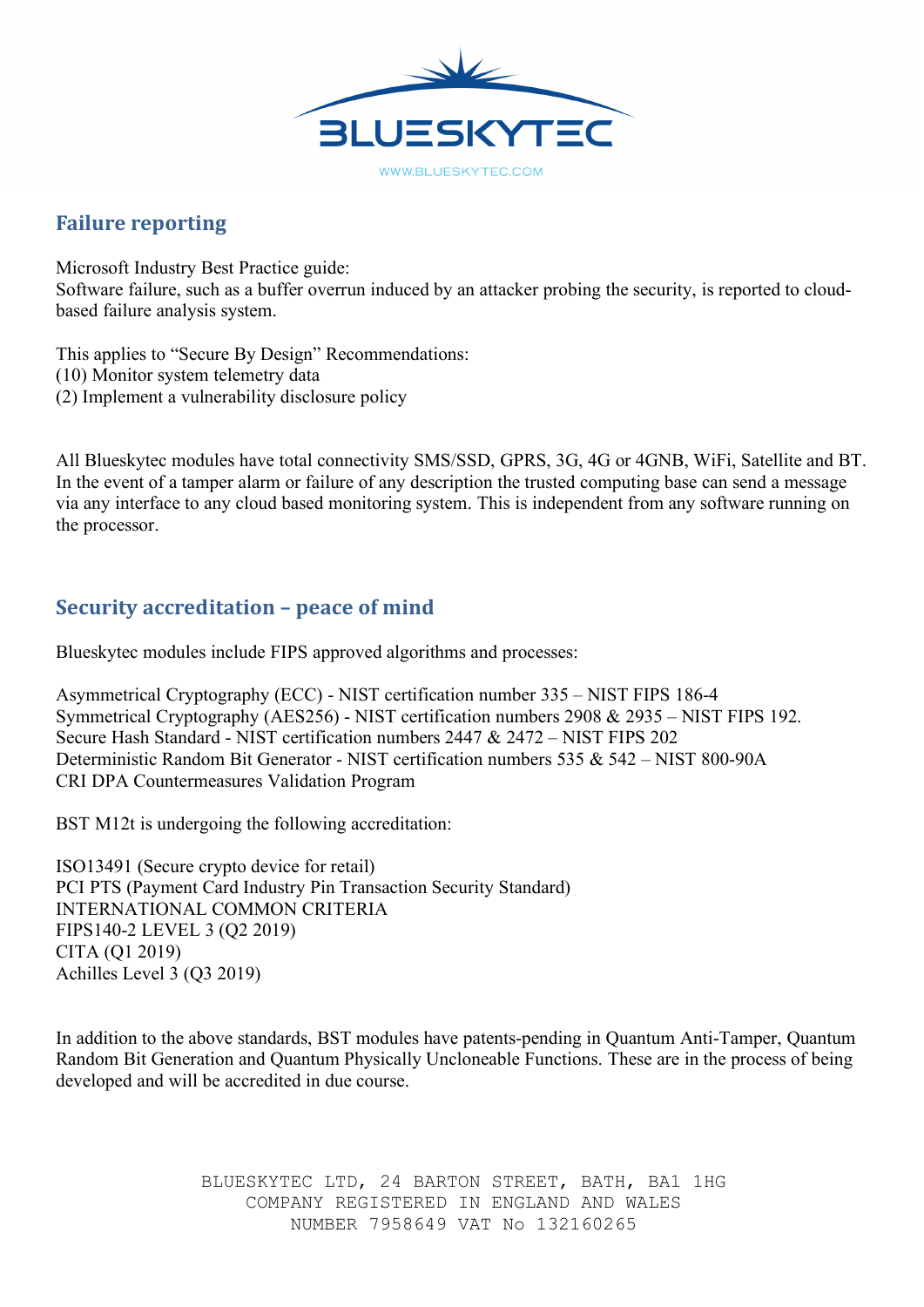

### Proposed Code of Practice for Security in Consumer IoT Products and Associated Services

This Code of Practice is designed to improve the security of consumer IoT products and associated services. Many severe cyber security issues stem from poor security design and bad practice in products sold to consumers.

The guidance is listed in order of importance and the top three should be addressed as a matter of priority. An indication is given as to which stakeholder the responsibility primarily rests upon. These stakeholders are defined as:

Device Manufacturer: The entity that creates an assembled final internetconnected product. A final product may contain the products of many other different manufacturers.

IoT Service Providers: Companies that provide services such as networks, cloud storage and data transfer which are packaged as part of IoT solutions. Internetconnected devices may be offered as part of the service.

Mobile Application Developers: Entities that develop and provide applications which run on mobile devices. These are often offered as a way of interacting with devices as part of an IoT solution. Retailers: The sellers of internet-connected products and associated services to consumers.

### 1) No default passwords

All IoT device passwords must be unique and not resettable to any universal factory default value.

Many IoT devices are being sold with universal default usernames and passwords (such as "admin, admin") which are expected to be changed by the consumer. This has been the source of many security issues in IoT and the practice needs to be eliminated. Best practice on passwords and other authentication methods should be followed. Further details are available on the NCSC website.

Primarily applies to: Device Manufacturers

#### 2) Implement a vulnerability disclosure policy

All companies that provide internet-connected devices and services must provide a public point of contact as part of a vulnerability disclosure policy in order that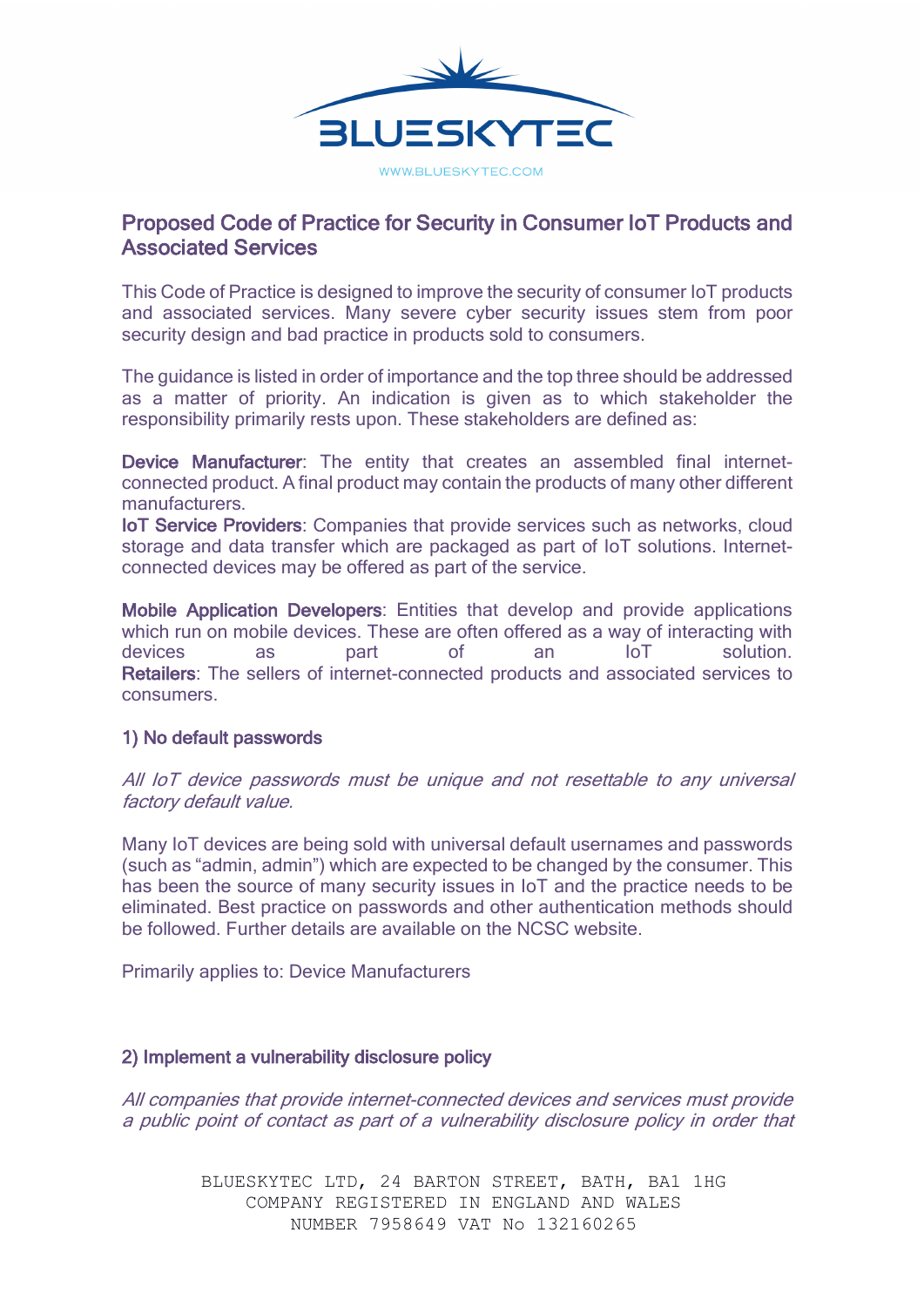

### security researchers and others are able to report issues. Disclosed vulnerabilities should be acted on in a timely manner.

Knowing about a security vulnerability allows companies to respond. Companies should also continually monitor for, identify and rectify security vulnerabilities within their own products and services as part of the product security lifecycle. Reports of vulnerabilities can be sent to: security@ncsc.gov.uk. Companies are also encouraged to share information with competent industry bodies.<sup>26</sup>

Primarily applies to: Device Manufacturers, IoT Service Providers and Mobile Application Developers

### 3) Keep software updated

All software components in internet-connected devices should be securely updateable. Updates must be timely and not impact on the functioning of the device. An end-of-life policy must be published for end-point devices which explicitly states the minimum length of time for which a device will receive software updates and the reasons why. The need for each update should be made clear to consumers and an update should be easy to implement. For constrained devices that cannot physically be updated, the product should be isolatable and replaceable.

Software updates should be provided after the sale of a device and pushed to devices for a period appropriate to the device. This period of software update support must be made clear to a consumer when purchasing the product. For constrained devices with no possibility of a software update, the conditions for and period of replacement support should be clear.

Primarily applies to: Device Manufacturers, IoT Service Providers and Mobile Application Developers

### 4) Securely store credentials and security-sensitive data

Any credentials must be stored securely within services and on devices. Hardcoded credentials in device software are not acceptable.

Reverse engineering of devices and applications can easily discover credentials such as hard-coded usernames and passwords in software. Simple obfuscation methods also used to obscure or encrypt this hard-coded information can be trivially broken. Security-sensitive data that should be stored securely includes, for example, cryptographic keys and initialisation vectors. Secure, trusted storage mechanisms should be used such as those provided by a Trusted Execution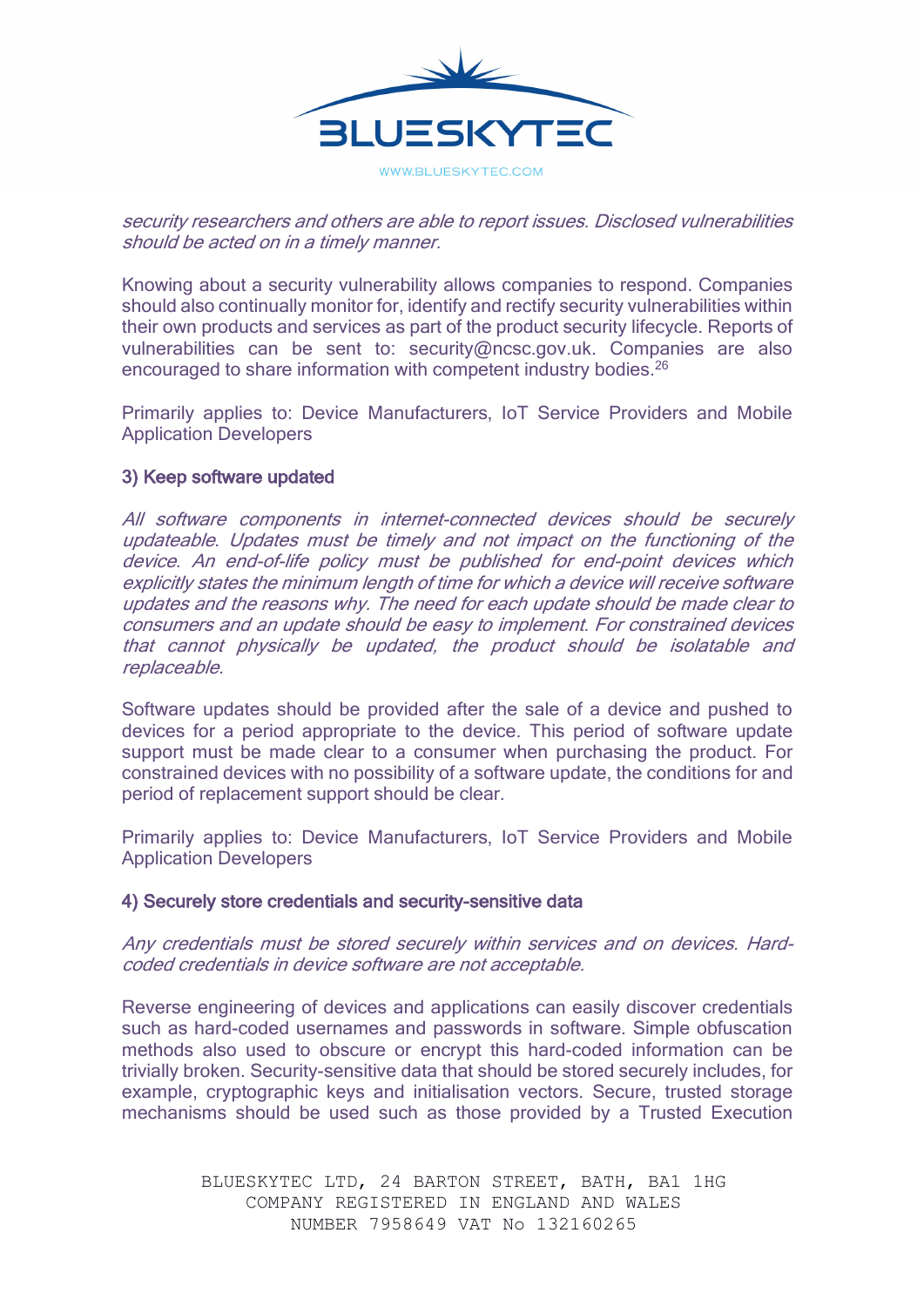

Environment and associated trusted, secure storage. Stored credentials in services should follow best practices.

Primarily applies to: Device Manufacturers, IoT Service Providers, Mobile Application Developers

### 5) Communicate securely

Security-sensitive data, including any remote management and control, should be encrypted when transiting the internet, appropriate to the properties of the technology and usage. All keys should be managed securely.

The use of open, peer-reviewed internet standards is strongly encouraged.

Primarily applies to: Device Manufacturers, IoT Service Providers, Mobile Application Developers

#### 6) Minimise exposed attack surfaces

All devices and services should operate on the "principle of least privilege"; unused ports must be closed, hardware should not unnecessarily expose access, services should not be available if they are not used and code should be minimised to the functionality necessary for the service to operate. Software should run with appropriate privileges, taking account of both security and functionality.

The principle of least privilege is a foundation stone of good security engineering, applicable to IoT as much as in any other field of application.

Primarily applies to: Device Manufacturers, IoT Service Providers

#### 7) Ensure software integrity

Software on IoT devices must be verified using secure boot mechanisms. If an unauthorised change is detected, the device should alert the consumer/administrator to an issue and should not connect to wider networks than those necessary to perform the alerting function.

Primarily applies to: Device Manufacturers

8) Ensure that personal data is protected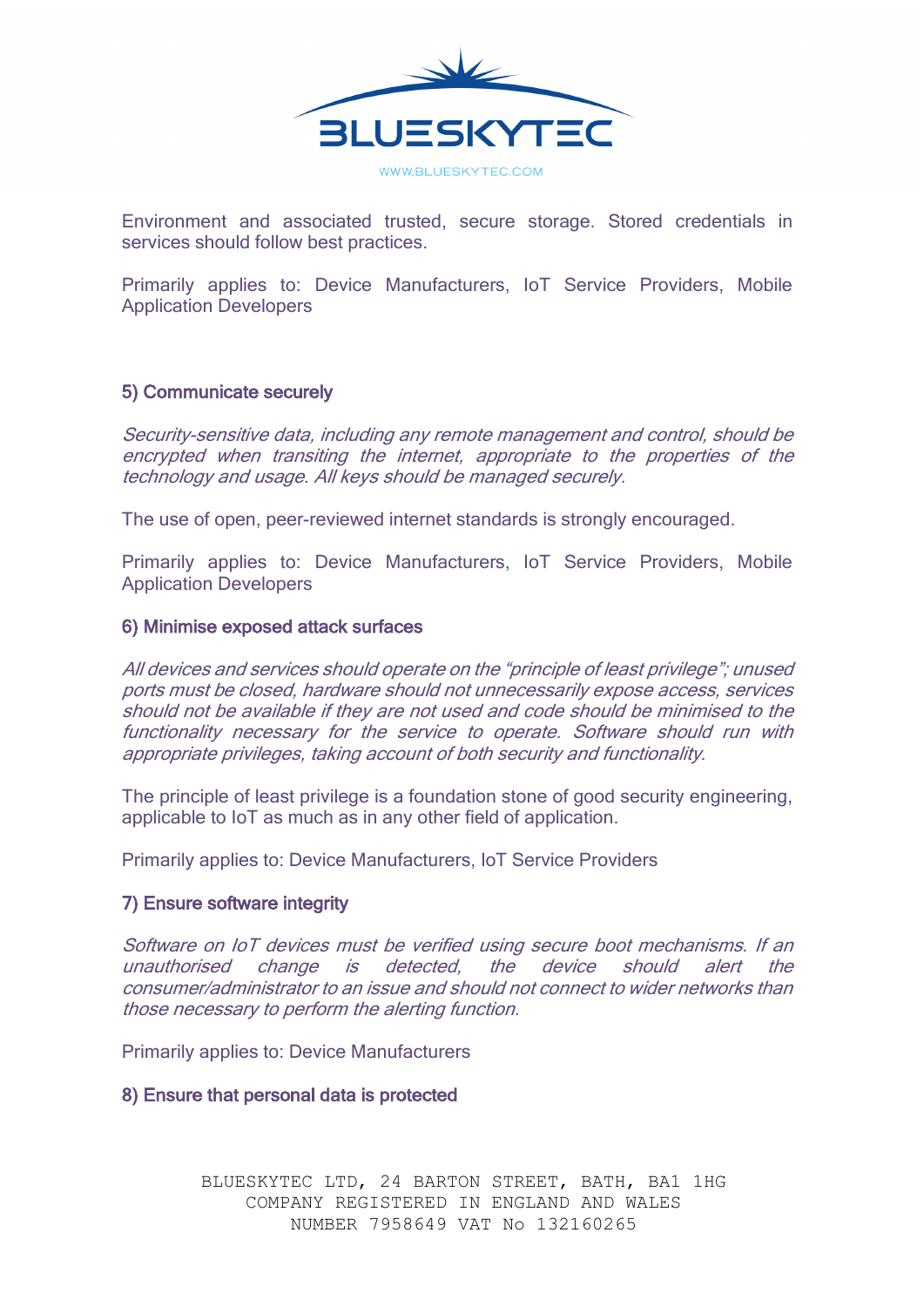

WWW.BLUESKYTEC.COM

Where devices and/or services process personal data, they should do so in accordance with data protection law. Device manufacturers and IoT service providers must provide consumers with clear and transparent information about how their data is being used, by whom, and for what purposes, for each device and service. This also applies to any third parties that may be involved (including advertisers). Where personal data is processed on the basis of consumers' consent, this must be validly and lawfully obtained, with those consumers being given the opportunity to withdraw it at any time. Consumers should also be provided with guidance on how to securely set up their device, as well as how they may eventually securely dispose of it.

This ensures that IoT manufacturers, service providers and application developers adhere to data protection obligations when developing products and services; that personal data is processed in accordance with data protection law; that users are assisted in assuring that the data processing operations of their products are consistent and that they are functioning as specified; and that users are provided with means to preserve their privacy by configuring device and service functionality appropriately.

Primarily applies to: Device Manufacturers, IoT Service Providers, Mobile Application Developers, Retailers

### 9) Make systems resilient to outages

Resilience must be built in to IoT services where required by the usage or other relying systems, such that the IoT services remain operating and functional.

IoT systems and devices are relied upon by consumers for increasingly important use cases that may be safety relevant or life-impacting. This may include building redundancy into services as well as mitigations against DDoS attacks.

Primarily applies to: Device Manufacturers, IoT Service Providers

#### 10) Monitor system telemetry data

If collected, all telemetry such as usage and measurement data from IoT devices and services should be monitored for security anomalies within it.

Any unusual circumstances can be identified early and dealt with, minimising security risk and allowing quick mitigation of problems that do emerge.

Primarily applies to: IoT Service Providers

#### 11) Make it easy for consumers to delete personal data